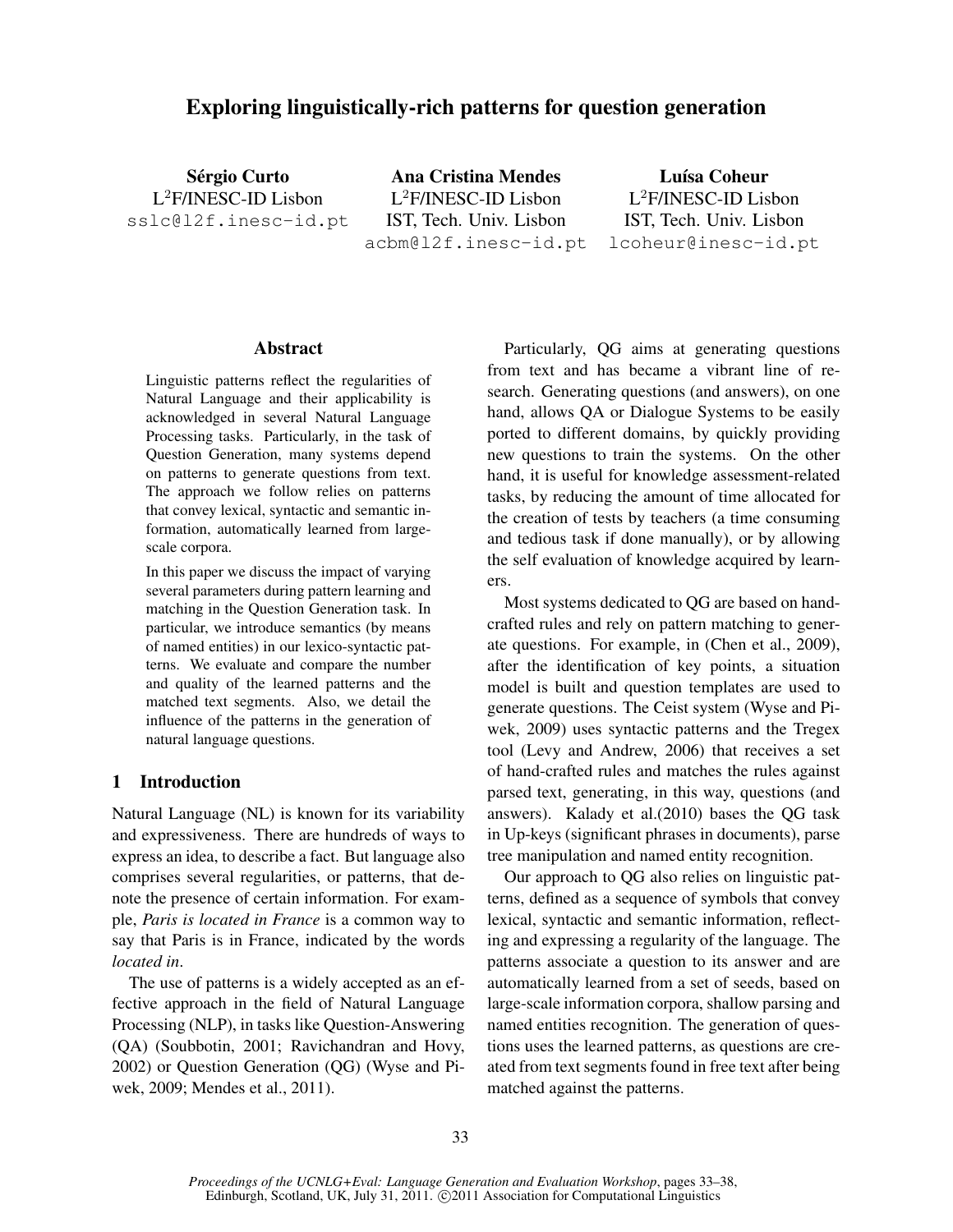This paper studies the impact on QG of varying linguistic parameters during pattern learning and matching. It is organized as follows: in Sec. 2 we introduce our pattern-based approach to QG; in Sec. 3 we show the experiments and discuss results; in Sec. 4 we conclude and point to future work.

# 2 Linguistically-Rich Patterns for Question Generation

The generation of questions involves two phases: a first offline phase – *pattern learning* – where patterns are learned from a set of seeds; and a second online phase – *pattern matching and question generation* – where the learned patterns are matched against a target document and the questions are generated. Next we describe these phases.

Pattern Learning Our approach to pattern learning is inspired by the work of Ravichandran and Hovy (2002), who propose a method to learn patterns based on a two-step technique: the first acquires patterns from the Web given a set of seeds and the second validates the patterns. Despite the similarities, ours and Ravichandran and Hovy's work have some differences: our patterns also contain syntactic and semantic information and are not validated. Moreover, our seeds are well formulated NL questions and their respective correct answers (instead of two entities), which allows to directly take advantage of the test sets already built and made available in evaluation campaigns for QA systems (like Text REtrieval Conference (TREC) or Cross Language Evaluation Forum (CLEF)).

We use a set of seeds, each composed by a NL question and its correct answer. We start by classifying each seed question into a semantic category, in order to discover the type of information these are seeking after: for example, the question *"Who painted the Birth of Venus ?"* asks for a person's name. Afterwards, we extract the phrase nodes of each seed question (excluding the Wh-phrase), enclose each in double quotes and submit them as a query to a search engine. For instance, given the seed *"Who painted the Birth of Venus ?"*/*Botticelli* and the syntactic structure of its question [WHNP Who]  $[v_{BD}$  painted]  $[v_{NP}$  the Birth of Venus]<sup>1</sup>, we

build the query: "painted" "the Birth of Venus" "Botticelli".

We build patterns that associate the entities in the question to the answer from the top retrieved documents. From the sentence *The Birth of Venus was painted around 1486 by Botticelli*, retrieved as result to the above query, we learn the pattern "NP VBD[was] VBN PP[around 1486]: [Date] IN: [by]  $NP{ANSWER}$ "<sup>2</sup> . The syntactic labels without lexical information are related with the constituents of the question, while those with "{ANSWER}" mark the answer.

By creating queries with the inflected forms of the main verb of the question, we learn patterns where the surface form of the verb is different to that of the verb in the seed question  $(e.g., "NP{\texttt{ANSWER}})$ VBD[began] VBG NP" is learned from the sentence *Botticelli began painting the Birth of Venus*). The patterns generated by verb inflection are IN-FLECTED; the others are STRONG patterns.

Our patterns convey linguistic information extracted from the sentences in the documents where all the constituents of the query exist. The pattern is built with the words, their syntactic and semantic classes, that constitute the segments where those constituents are found. For that, we perform syntactic analysis and named entity recognition in each sentence. In this paper, we address the impact of adding semantic information to the patterns, that is, the difference in having a pattern "NP VBD[was] VBN PP[around 1486]:[Date] IN:[by] NP{ANSWER}" with or without the named entity of type DATE, for instance.

Pattern Matching and Question Generation The match of the patterns against a given free text is done at the lexical, syntactic and semantic levels. We have implemented a (recursive) algorithm that explores the parsed tree of the text sentences in a top-down, left-to-right, depth-first search, unifying the text with the linguistic information in the pattern.

Also, we discard all matched segments in which the answer does not agree with the semantic category expected by the question.

The generation of questions from the matched text

<sup>&</sup>lt;sup>1</sup>The Penn Treebank II Tags (Bies et al., 1995) are used.

<sup>&</sup>lt;sup>2</sup>The patterns are more complex than the ones presented: they are linked to the seed question by indexes, mapping the position of each of its components into the question constituents.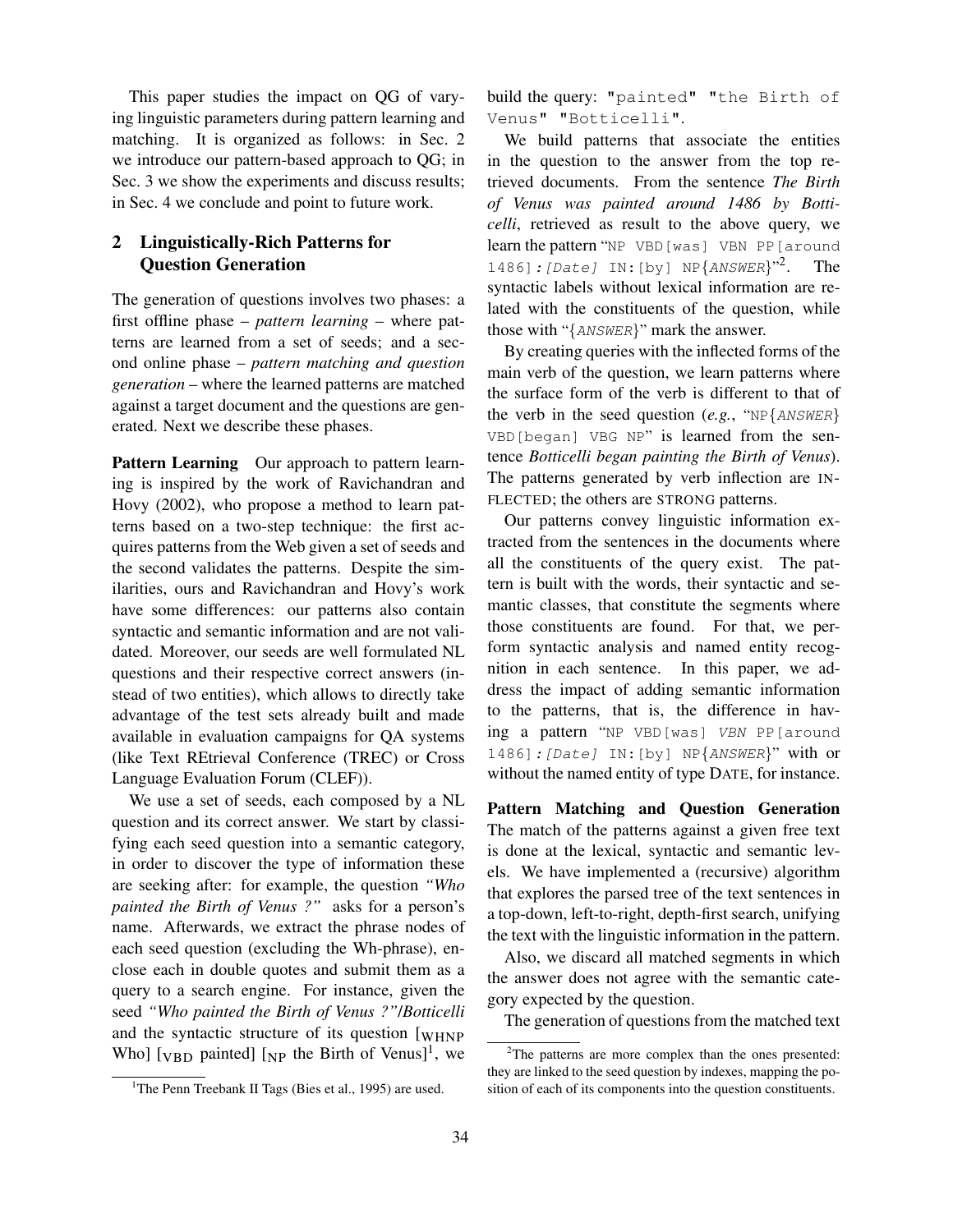segments is straightforward, since we keep track of the syntactic structure of the questions and the sentences on the origin of the patterns. There is a direct unification of all components of the text segment with the constituents of the pattern. In the INFLECTED patterns, the verb is inflected with the tense and person of the seed question and the auxiliary verb is also used.

### 3 Experiments

### 3.1 Experimental Setup

We used the 6 seeds shown in Table 1, chosen because the questions contain regular verbs and they focus on known entities – being so, it is probable that there will be several texts in the Web referring to them. However, understanding the characteristics of a pair that makes it a good seed is an important and pertinent question and a direction for future work.

| GId: 1                                    |
|-------------------------------------------|
| Syntactic Structure: WHNP VBD NP          |
| Semantic Category: HUMAN: INDIVIDUAL      |
| "Who wrote Hamlet?"/Shakespeare           |
| "Who painted Guernica?"/Picasso           |
| "Who painted The Starry Night?"/Van Gogh  |
| GId: 2                                    |
| Syntactic Structure: WHADVP VBD NP VBN    |
| <b>Semantic Category: NUMERIC: DATE</b>   |
| "When was Hamlet written?"/1601           |
| "When was Guernica painted?"/1937         |
| "When was The Starry Night painted?"/1889 |

Table 1: Seeds used in the experiments.

The syntactic analysis of the questions was done by the Berkeley Parser (Petrov and Klein, 2007) trained on the QuestionBank (Judge et al., 2006). For question classification, we used Li and Roth (2002) taxonomy and a machine learning-based classifier fed with features derived from a rule-based classifier (Silva et al., 2011).

For the learning of patterns we used the top 64 documents retrieved by Google and to recognize the named entities in the pattern we apply several strategies, namely: 1) the Stanford's Conditional Random-Field-based named entity recognizer (Finkel et al., 2005) to detect entities of type HUMAN; 2) regular expressions to detect NUMERIC

and DATE type entities; 3) gazetteers to detect entities of type LOCATION.

For the generation of questions we used the top 16 documents retrieved by the Google for 9 personalities from several domains, like literature (*e.g.*, Jane Austen) and politics (*e.g.*, Adolf Hitler). We do not have influence on the content of the retrieved documents, nor perform any pre-processing (like text simplification or anaphora resolution). The Berkeley Parser (Petrov and Klein, 2007) was used to parse the sentences, trained with the Wall Street Journal.

### 3.2 Pattern Learning Results

A total of 272 patterns was learned, from which 212 are INFLECTED and the remaining are STRONG. On average, each seed led to 46 patterns.

Table 2 shows the number of learned patterns of types INFLECTED and STRONG according to each group of seed questions. It indicates the number of patterns in which at least one named entity was recognized (W) and the number of patterns which do not contain any named entity (WO). Three main results of the pattern learning phase are shown: 1) the number of learned INFLECTED patterns is much higher than the number of learned STRONG patterns: nearly 80% of the patterns are INFLECTED; 2) most of the patterns do not have named entities; and 3) the number of patterns learned from the questions of group 1 are nearly 70% of the total number of patterns.

|                |     | <b>INFLECTED</b> | <b>STRONG</b> |    |              |  |
|----------------|-----|------------------|---------------|----|--------------|--|
| GId            | WΟ  | W                | WΟ            | W  | <b>TOTAL</b> |  |
|                | 127 | 19               | 36            | 8  |              |  |
|                | 146 |                  | 44            |    | 190          |  |
| $\overline{2}$ | 40  | 26               | 10            |    |              |  |
|                | 66  |                  | 16            |    | 82           |  |
| A11            | 167 | 45               | 46            | 14 |              |  |
|                | 212 |                  | 60            |    | 272          |  |

Table 2: Number of learned patterns.

The following are examples of patterns and the actual sentences from where they were learned:

– "NP{ANSWER} VBZ NP": an INFLECTED pattern learned from group 1, from the sentence *1601 William Shakespeare writes Hamlet in London.*, without named entities;

– "NP VBD VBN IN[in] NP{ANSWER}": a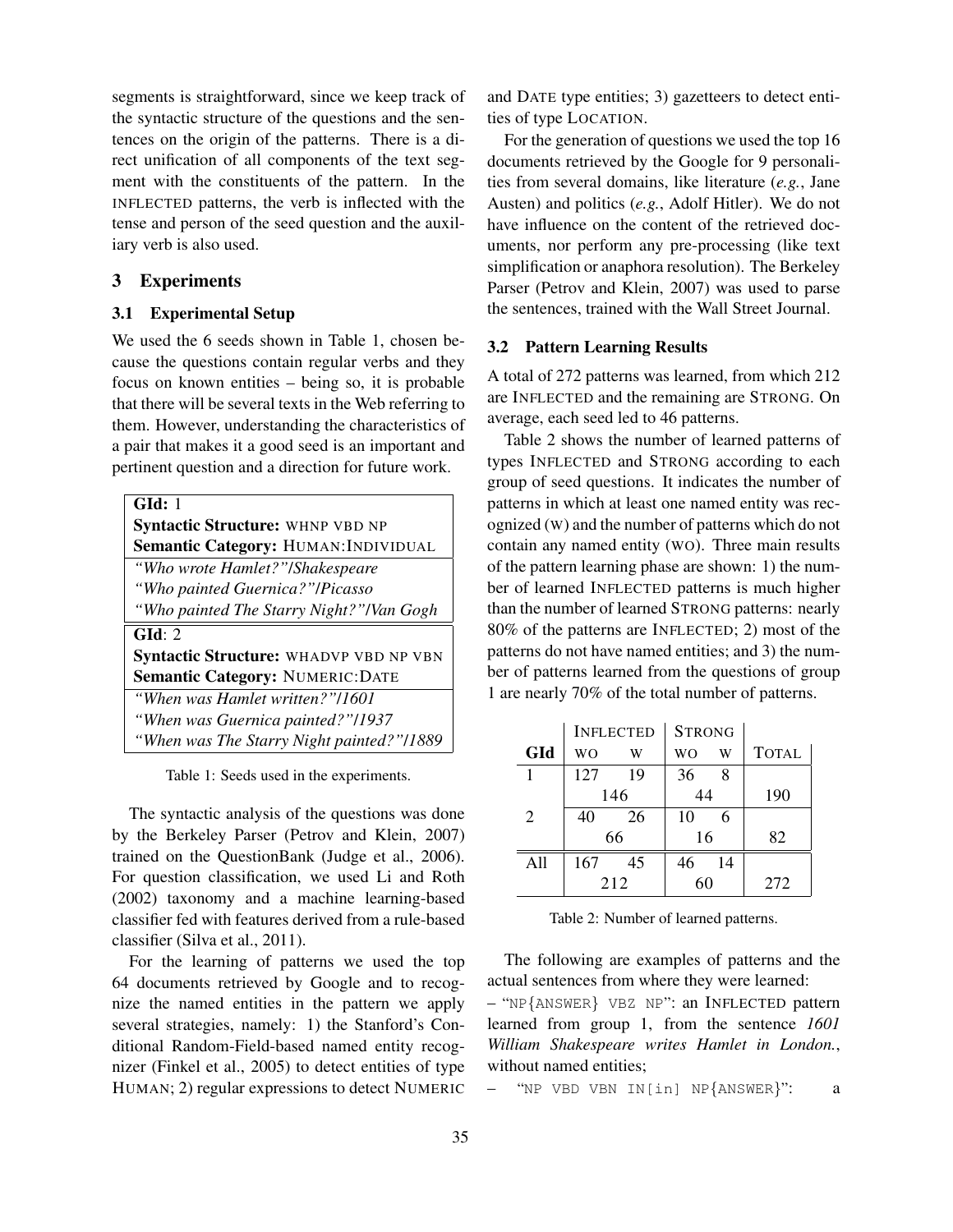STRONG pattern learned from group 2, from the sentence *(Guernica was painted in 1937.)*, without named entities;

"NNP VBZ[is] NP[a tragedy], [,] VBN[believed] VBN IN[between]

NP<sup>[1599]</sup>: [NUMERIC\_COUNT, NUMERIC\_DATE]

CC[and] NP{ANSWER}": an INFLECTED pattern learned from group 2, from the sentence *William Shakespeare's Hamlet is a tragedy , believed written between 1599 and 1601*, with 1599 being recognized as named entity of type NUMERIC COUNT and NUMERIC DATE.

## 3.3 Pattern Matching and Question Generation Results

Regarding the number of text segments matched in the texts retrieved for the 9 personalities, Table 3 shows that, from the 272 learned patterns, only 30 (11%) were in fact effective (an effective pattern matches at least one text segment). The most effective patterns were those from group 2, as 12 from 82 (14.6%) matched at least one instance in the text.

| GId | INFLECTED STRONG   TOTAL |        |    |
|-----|--------------------------|--------|----|
|     |                          |        | 18 |
|     |                          | 3(2 W) |    |
|     |                          |        |    |

Table 3: Matched patterns.

Regarding the patterns with named entities, only those from group 2 matched instances in the texts. The pattern that matched the most instances was "NP{ANSWER} VBD NP", learned from group 1.

In the evaluation of the questions, we use the guidelines of Chen et al. (2009), who classify questions as *plausible* – if they are grammatically correct and if they make sense regarding the text from where they were extracted – and *implausible* (otherwise).

However, we split plausible questions in three categories: 1)  $P_a$  for plausible, anaphoric questions, *e.g.*, *When was she awarded the Nobel Peace Prize?*; 2)  $P_c$  for plausible questions that need a context to be answered, *e.g.*, *When was the manuscript published?*; and 3)  $P_p$ , a plausible perfect question. If a question can be marked both as  $PL_a$  and  $PL_c$ , we mark it as  $PL_a$ . Also, we split implausible questions in: 1)  $IP_i$ : for implausible questions due to incompleteness, *e.g.*, *When was Bob Marley invited?*; and 2) IP: for questions that make no sense, *e.g.*, *When was December 1926 Agatha identified?*.

A total of 447 questions was generated: 31 by STRONG patterns, 269 by INFLECTED patterns and 147 by both STRONG and INFLECTED patterns. We manually evaluated 100 questions, randomly selected. Results are in Table 4, shown according to the type (INFLECTED/STRONG) and presence of named entities (W/WO) in the pattern that generated them.

|                  | $P_a$ | $P_c$ $P_p$    |    | $IP_i$ | IP | Total |
|------------------|-------|----------------|----|--------|----|-------|
| <b>INFLECTED</b> |       |                |    |        |    | 57    |
| <b>WO</b>        | 2     | 0              | 27 | 23     | 5  |       |
| <b>STRONG</b>    |       |                |    |        |    | 13    |
| W                |       |                | 1  |        |    |       |
| <b>WO</b>        |       | 2              | 3  | 3      |    |       |
| <b>INFL/STR</b>  |       |                |    |        |    | 30    |
| <b>WO</b>        | 0     | $\Omega$       | 9  | 18     | 3  |       |
|                  |       | $\mathfrak{D}$ | 40 |        |    | 100   |

Table 4: Evaluation of the generated questions.

46 of the evaluated questions were considered plausible and, from these, 40 can be used without modifications. From the 54 implausible questions, 44 were due to lack of information in the question. 69% (9 in 13) of the questions originated in STRONG patterns were plausible. This value is smaller for questions generated by INFLECTED patterns: 50.8% (29 in 57). Questions that had in their origin both a STRONG and a INFLECTED pattern were mostly implausible, only 9 in 30 were plausible (30%). The presence of named entities led to an increase of questions of only 3 (2 plausible and 1 implausible).

## 3.4 Discussion

The results concerning the transition from lexicosyntactic to lexico-syntactic-semantic patterns were not conclusive. There were 59 patterns with named entities, but only 2 matched new text segments. Only 3 questions were generated from patterns with semantics. We think that this happened due to two reasons: 1) not all of the named entities in the patterns were detected; and 2) the patterns contained lexical information that did not allow a match with the text (*e.g.*, "NP{ANSWER} VBD[responded]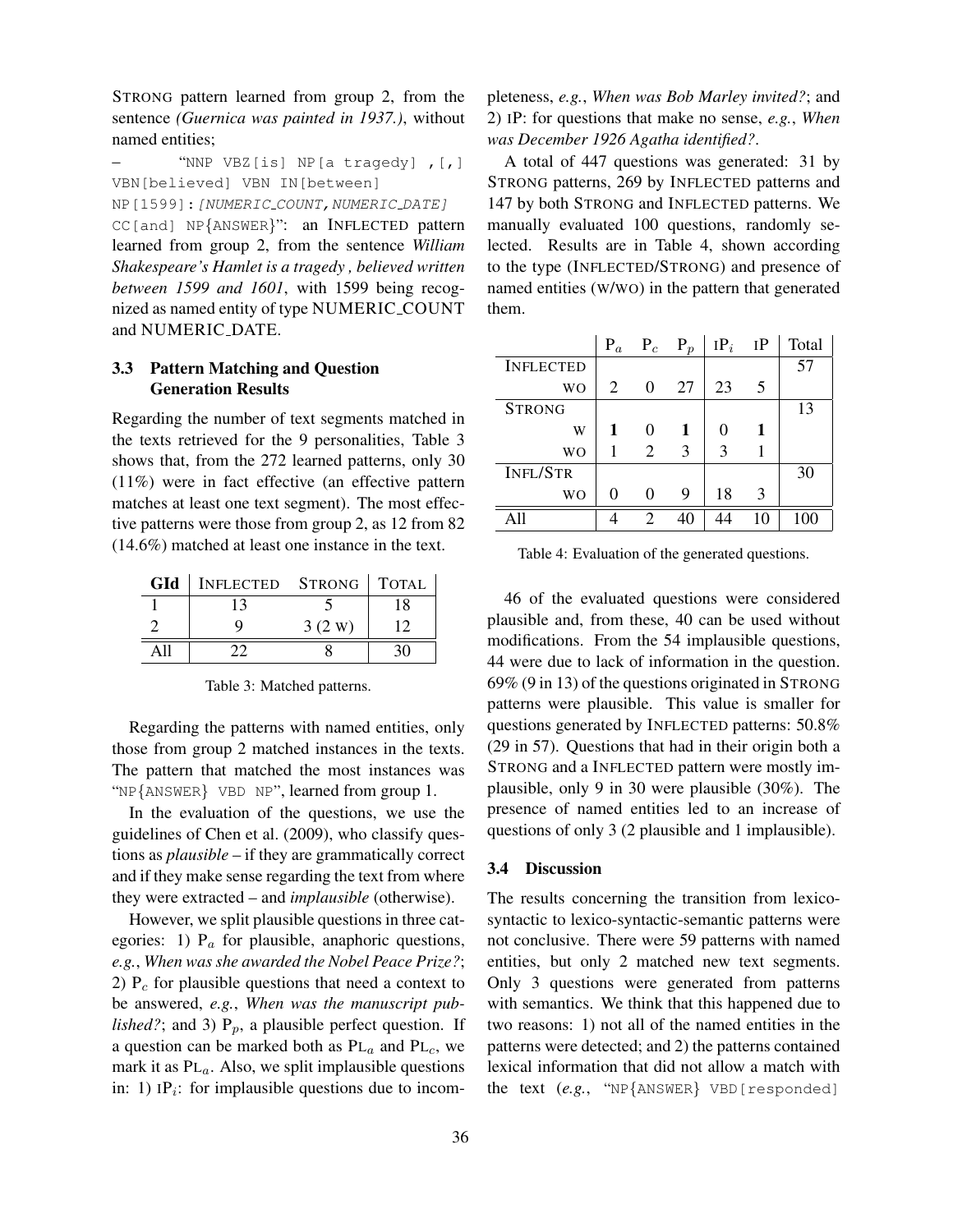PP[in 1937]:textit[Date] WHADVP[when] NP[he] VBD NP" requires the words *responded*, *when* and *he*.)

From a small set of seeds, our approach learned patterns that were later used to generate 447 questions from previously unseen text. In a sample of 100 questions, 46% were judged as plausible. Two plausible questions are: *"Who had no real interest in the former German African colonies?"*, *"When was The Road to Resurgence published?"* and *"Who launched a massive naval and land campaign designed to seize New York?"*.

The presence of syntactic information (a difference between ours and Ravichandran and Hovy's work) allows to relax the patterns and to generate questions of various topics: *e.g.*, the questions *"Who invented the telegraph?"* and *"Who directed the Titanic?"* can be generated from matching the pattern "NP VBD[was] VBN IN:[by] NP{ANSWER}" with the sentences *The telegraph was invented by Samuel Morse* and *The Titanic was directed by James Cameron*, respectively.

#### 4 Conclusions and Future Work

We presented an approach to generating questions based on linguistic patterns, automatically learned from the Web from a set of seeds. We addressed the impact of adding semantics to patterns in matching text segments and generating new NL questions.

We did not detect any improvement when adding semantics to the patterns, mostly because the patterns with named entities did not match too many text segments. Nevertheless, from a small set of 6 seeds, we generated 447 NL questions. From these, we evaluated 100 and 46% were considered correct at the lexical, syntactic and semantic levels.

In the future, we intend to pre-process the texts against which the patterns are matched and from which the questions are generated. Also, we are experimenting this approach in another language. We aim at using more complex questions as seeds, studying its influence on the generation of questions.

#### Acknowledgements

This work was supported by FCT (INESC-ID multiannual funding) through the PIDDAC Program funds, and also through the project FALACOMIGO

(Projecto VII em co-promoção, QREN n 13449).

Ana Cristina Mendes is supported by a PhD fellowship from Fundação para a Ciência e a Tecnologia (SFRH/BD/43487/2008).

#### References

- Ann Bies, Mark Ferguson, Karen Katz, and Robert Macintyre. 1995. Bracketing Guidelines for Treebank II Style Penn Treebank Project.
- Wei Chen, Gregory Aist, , and Jack Mostow. 2009. Generating questions automatically from informational text. In *The 2nd Workshop on Question Generation*.
- Jenny Rose Finkel, Trond Grenager, and Christopher Manning. 2005. Incorporating non-local information into information extraction systems by gibbs sampling. In *Proc. 43*rd *Annual Meeting on Association for Computational Linguistics*, ACL '05, pages 363– 370. ACL.
- John Judge, Aoife Cahill, and Josef van Genabith. 2006. Questionbank: creating a corpus of parse-annotated questions. In *ACL-44: Proc. 21*st *Int. Conf. on Computational Linguistics and the 44*th *Annual Meeting of the Association for Computational Linguistics*, pages 497–504. ACL.
- Saidalavi Kalady, Ajeesh Elikkottil, and Rajarshi Das. 2010. Natural language question generation using syntax and keywords. In *The 3*rd *Workshop on Question Generation*.
- Roger Levy and Galen Andrew. 2006. Tregex and tsurgeon: tools for querying and manipulating tree data structures. In *LREC 2006*.
- Xin Li and Dan Roth. 2002. Learning question classifiers. In *Proc. 19*th *Int. Conf. on Computational Linguistics*, pages 1–7. ACL.
- Ana Cristina Mendes, Sérgio Curto, and Luísa Coheur. 2011. Bootstrapping multiple-choice tests with thementor. In *CICLing, 12*th *International Conference on Intelligent Text Processing and Computational Linguistics*.
- Slav Petrov and Dan Klein. 2007. Improved inference for unlexicalized parsing. In *Human Language Technologies 2007: The Conference of the North American Chapter of the Association for Computational Linguistics; Proc. Main Conference*, pages 404–411. ACL.
- Deepak Ravichandran and Eduard Hovy. 2002. Learning surface text patterns for a question answering system. In *ACL '02: Proc. 40*th *Annual Meeting on Association for Computational Linguistics*, pages 41–47. ACL.
- João Silva, Luísa Coheur, Ana Mendes, and Andreas Wichert. 2011. From symbolic to sub-symbolic in-